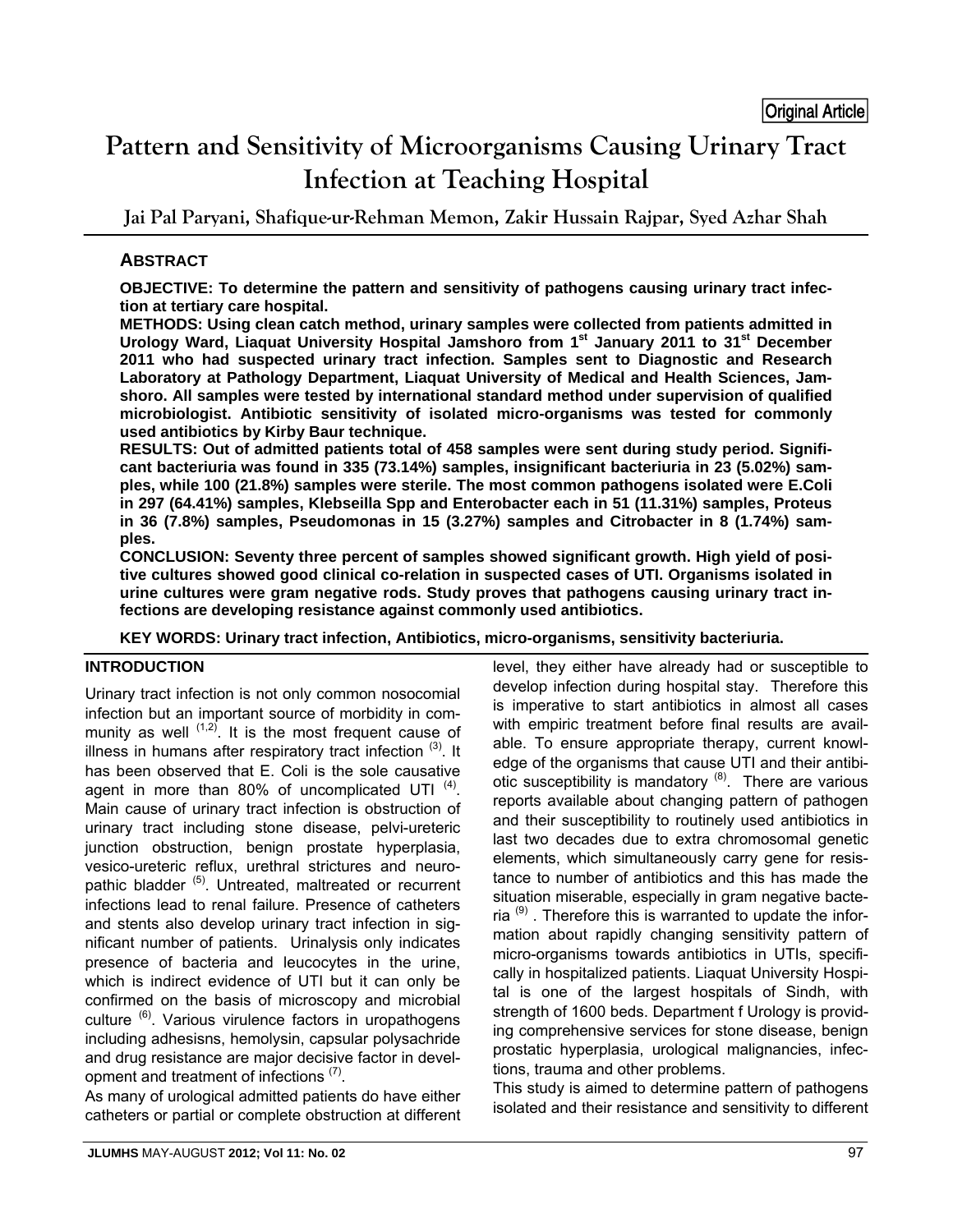antibiotics at Liaquat University Hospital so that the clinicians may suggest more appropriate treatment regime at initial stage in benefit of patient as well.

#### **MATERIAL AND METHODS**

This study was conducted at Department of Urology at Liaquat University Hospital Jamshoro, Sindh - Pakistan from 1<sup>st</sup> January to 31<sup>st</sup> December 2011. Out of all patients admitted for different urological diseases only those who had suspected UTI were included in the study. Suspicion of UTI was made on the basis of urinary symptoms, fever, purulent urine or hematuria. Their urine samples were sent to Diagnostic and Research Laboratory working under supervision of qualified microbiologist. Specimen was collected by standard "clean catch" mid stream method in patients who had no catheter in place, while in catheterized patients, sample was collected in sterile, screw capped, wide mouth container after clamping the catheter for 30 minutes. Before collecting the sample, male subjects were asked to clean the genital part with soap and water while female patients were told to do the genital toilet using soap and water and the vulva was washed and the labia was carefully separated prior to voiding the urine in sterile bottle. Samples were tested for presence of white blood cells and cast. Samples were examined and processed on the blood agar and Mckonkey's medium by standard loop method and incubated for atleast 24 hours at  $37^{\circ}$ C. Plates were observed for bacterial growth. Culture results were interpreted as significant and insignificant according to standard i.e. A growth of  $\geq 10^5$  CFU/ml was labelled as significant bacteriuria.

Antibiotic susceptibility test of antibiotics and their interpretation was carried out for bacterial isolates by Kirby Baur technique. Uropathogens were identified on the basis of Gram's reaction, colony morphology and standard biochemical tests. Antibiotic susceptibility was tested by disc diffusion method for all  $1<sup>st</sup>$  and  $2<sup>nd</sup>$  line antibiotics. First line antibiotics tested were Ampicillin, Cephalexin, cotrimoxazole, Fosfomycin, Amakicin, Gentamicin, Nalidixic acid and Norfloxacin. Second line antibiotics tested were Ciprofloxacin, Ceftazidime, Ceftriaxone and Piperacillin. SPSS version 16 was used to analyze the data.

#### **RESULTS**

Out of all admitted patients urine samples of 458 patients who had suspected UTI were sent. Mean age of the patients was 35 years with range of 14 to 90 years. Out of 458 patients, males were 295 (64.5%) and females were 163 (35.5%). Out of 458, positive cultures were 335 (73.14%) on the basis of significant bacteriuria most frequently presented by 41-60 years aged cases (136, 29.65) as detailed in **Table I**. Insignificant growth was found in 23 (5%) samples and no growth was found in 100 (22%) patients. Ninety Nine (21.61%) samples were taken from catheterized and 359 (78.39) were from non-catheterized patients. Escherichia Coli, Klebseilla and Enterobacter were commonest pathogen found from catheterized and noncatheterized patients as detailed in **Table II**. None of the report showed mixed growth.

The maximum susceptibility was for Amikacin (90.83%) for all pathogens and least was for Cephalexin (43.6%). E.coli and Klebsiella SPP were most sensitive to Amakicin i.e. 95% and 84% respectively. The detailed susceptibilities/sensitivities observed are presented by Table no. 3.

**TABLE I: AGE AND SEX DISTRIBUTION OF THE CULTURE POSITIVE URINE SAMPLES**

| Age (in years) | Male | <b>Female</b> | <b>Total</b> |  |  |  |
|----------------|------|---------------|--------------|--|--|--|
| $1 - 15$       | 61   | 27            | 88 (19.21%)  |  |  |  |
| 16-40          | 80   | 45            | 125 (27.3%)  |  |  |  |
| 41-60          | 81   | 55            | 136 (29.69%) |  |  |  |
| Above 60       | 73   | 36            | 109 (23.79%) |  |  |  |

**TABLE II: UROPATHOGENS ISOLATED FROM URINE SAMPLE OF CATHETERIZED AND NON-CATHETERIZED PATIENTS**

| Micro-<br>organisms              | <b>Catheter-</b><br>ized | Non-<br>catheter-<br>ized | Total              |  |  |  |
|----------------------------------|--------------------------|---------------------------|--------------------|--|--|--|
| E. Coli                          | 33<br>$(11.11\%)$        | 264<br>(88.88%)           | 297<br>$(64.41\%)$ |  |  |  |
| Klebseilla<br>spp                | 24<br>(47.06%)           | 27<br>(52.94%)            | 51<br>(11.31%)     |  |  |  |
| Enterobacter                     | 22<br>(43.14%)           | 29<br>(56.86%)            | 51<br>(11.31%)     |  |  |  |
| Proteus mir-<br>abilis           | $9(25.0\%)$              | 27 (75.0%)                | 36 (7.86%)         |  |  |  |
| Citrobacter                      | 4 (50%)                  | 4 (50%)                   | $8(1.74\%)$        |  |  |  |
| Pseudomo-<br>nas aerugi-<br>nosa | 7 (46.67%)               | 8 (53.33%)                | 15 (3.27%)         |  |  |  |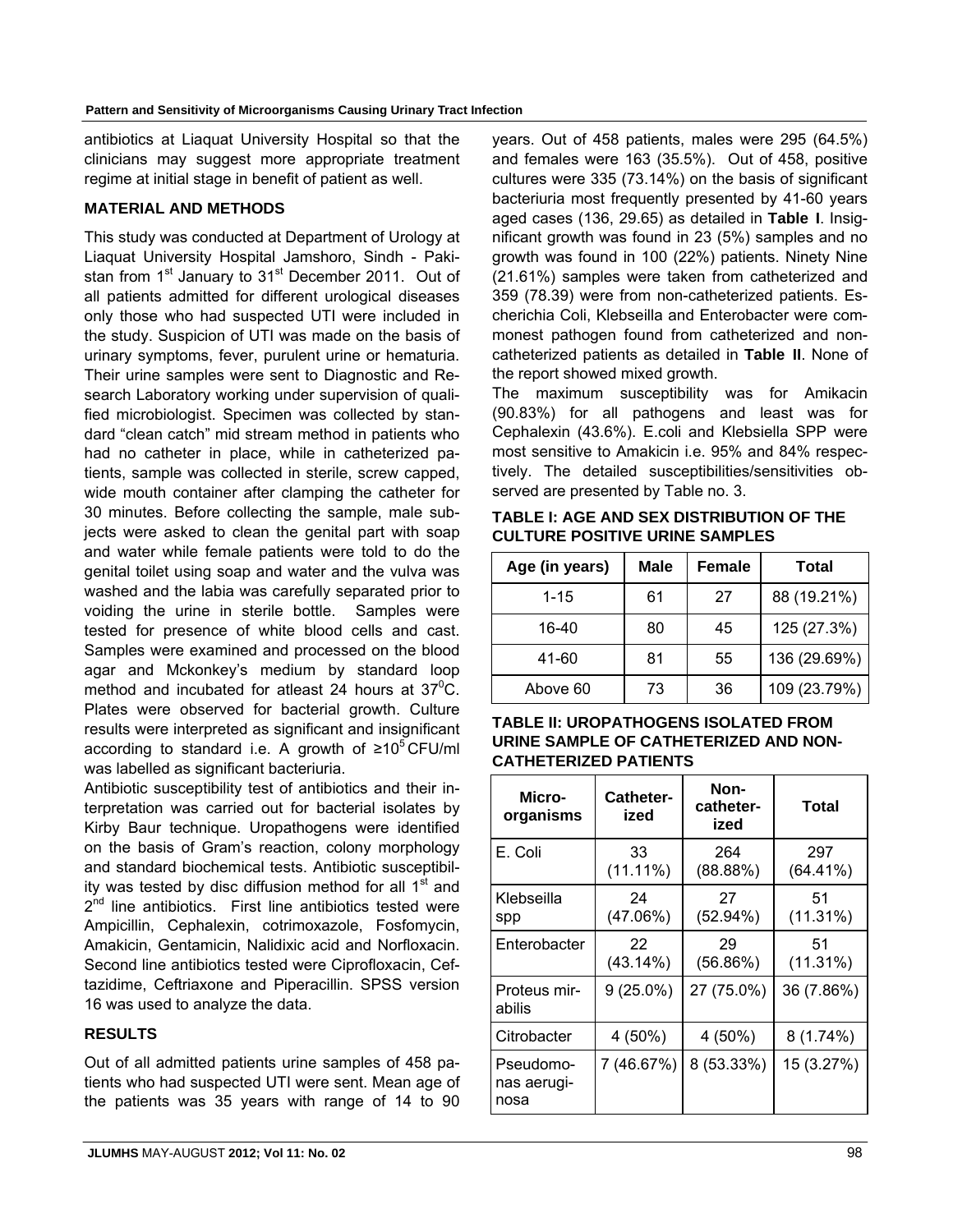| <b>Isolated</b><br><b>Organisms</b> | $No(\% )$<br>$n = 458$ | Amp  | Cpx  | Gm   | Amk   | <b>Fos</b> | <b>NA</b> | <b>Nfn</b> | Cmz  | <b>Cfx</b> | Cfz  | <b>Cft</b> | <b>Ppc</b> |
|-------------------------------------|------------------------|------|------|------|-------|------------|-----------|------------|------|------------|------|------------|------------|
| E. Coli                             | 297 (64.41)            | 65   | 65   | 85   | 95    | 85         | 68        | 66         | 75   | 70         | 80   | 80         |            |
| Klebseilla                          | 51 (11.31)             | 32   | 10   | 65   | 84    | 80         | 54        | 5          | 30   | 63         | 70   | 69         |            |
| Enterobacter                        | 51 (11.31)             | 36   | 12   | 76   | 86    | 83         | 57        | 6          | 34   | 61         | 72   | 70         | 99         |
| Proteus                             | 36 (7.86%)             | 55   | 48   | 72   | 88    | 76         | 50        | 14         | 57   | 75         | 66   | 65         |            |
| Citrobacter                         | 8(1.74)                | 60   | 60   | 84   | 95    | 80         | 54        | 28         | 43   | 88         | 68   | 67         | 100        |
| Pseudomonas                         | 15 (3.27)              | 45   | 66   | 83   | 97    | 66         |           |            |      | 79         | 97   | 87         | 100        |
| Mean susceptibility                 |                        | 48.8 | 43.6 | 77.5 | 90.83 | 78.3       | 56.6      | 23.8       | 47.8 | 72.6       | 75.5 | 73.0       | 99.9       |

**TABLE III: PATHOGENS ISOLATED FROM URINE SAMPLES AND THEIR SUSCEPTIBILITY PATTERN ANTIBIOTIC SUSCEPTIBILITY (%)**

First line antibiotics: Amp: Ampicillin; Cpx: cephalexin; Gm: Gentamicin; Amk: Amikacin; Nfx: Norfloxacin; NA: Nalidixic Acid; Cmz: co-Trimoxazole; Cfx: Ciprofloxacin; Cfz: Ceftazidime; Cft: Ceftriaxone; Ppc: Piperacillin

### **DISCUSSION**

Urinary tract infection is one of the significant illnesses that cause burden on national exchequer. Due to widespread and injudicious use of antibiotics at community level we are encountered more and more resistance pattern of micro-organisms to common antibiotics.

Looking at results, significant numbers of young children were affected from UTI, while middle aged (41- 60 years) patients had highest incidence of UTI may be due to presence of stone disease in urinary tract, bladder outlet obstruction. Although definitive diagnosis is based on culture results but looking at the significant bacteriuria in 73% of samples shows good clinical co-relation between clinical and microbiological diagnosis as mentioned by Das et al in their study  $(10)$ .

Presence of insignificant growth or sterile urine may be due to prior use of antibiotics or improper method of collecting samples.

Gram negative bacteria have several properties to attach and invade urothelium in comparison to gram positive pathogens and interestingly in the present study all pathogens isolated were Gram negative rods as mentioned by Yoon et al in which all detected organisms were gram negative (11, 12).

E. coli (64.5%) was the most common isolate found in urine samples found sensitive to  $1<sup>st</sup>$  line antibiotics, like cotrimoxazole 70%, amoxicillin 65%. There are number of studies in which mentioned about resistance of micro-organisms to conventional antibiotics like ciprofloxacin  $(13)$ .

In our study 67% of catheterized patients grew non-E.Coli organisms like Klebseilla, Enterobacter and Pseudomonas etc while 72% non-catheterized patients had E. coli in their urine. This shows that presence of catheter develops more resistant pattern of micro-organisms.

Pseudomonas aeruginosa, which is most common cause of hospital-acquired UTI, was less sensitive to quinolones and cephalosporin than aminoglycosides, however number of positive samples for this organism was small<sup>(14)</sup>. Majority of the Patients who were tested for presence of micro-organisms in their urine came from their home rather than any hospital that could be the reason for small number of patients who had Pseudomonas in their urine.

Klebseilla spp and enterobacter were the  $2^{nd}$  most common isolate found in our study as observed by Bajaj et al <sup>(15)</sup>. These were also found to be resistant to common antibiotics like amoxicillin and quinolones, cephalosporins. These were sensitive to fosfomycin and aminoglycosides.

In our study pseudomonas was sensitive to Amikacin and Fosfomycin which is also observed by Rizvi et al (16)

In our study mean susceptibility for quinolones was 51% (Ciprofloxacin, Norfloxacin, Nalidixic acid). Among cephalosporins, Ceftazidime and ceftriaxone showed high susceptibility (75%) while cephalexin showed least susceptibility (43%).

This shows that low susceptibility to common  $1<sup>st</sup>$  line antibiotics is due to widespread use of these antibiotics in community settings as seen by Allen et al  $(17,18)$ .

Although many of our patients had either stone disease or BPH, this study doesn't aim to differentiate between community and hospital acquired infections.

#### **CONCLUSION**

Seventy three percent of samples showed significant growth. High yield of positive cultures showed good clinical co-relation in suspected cases of UTI. Organ